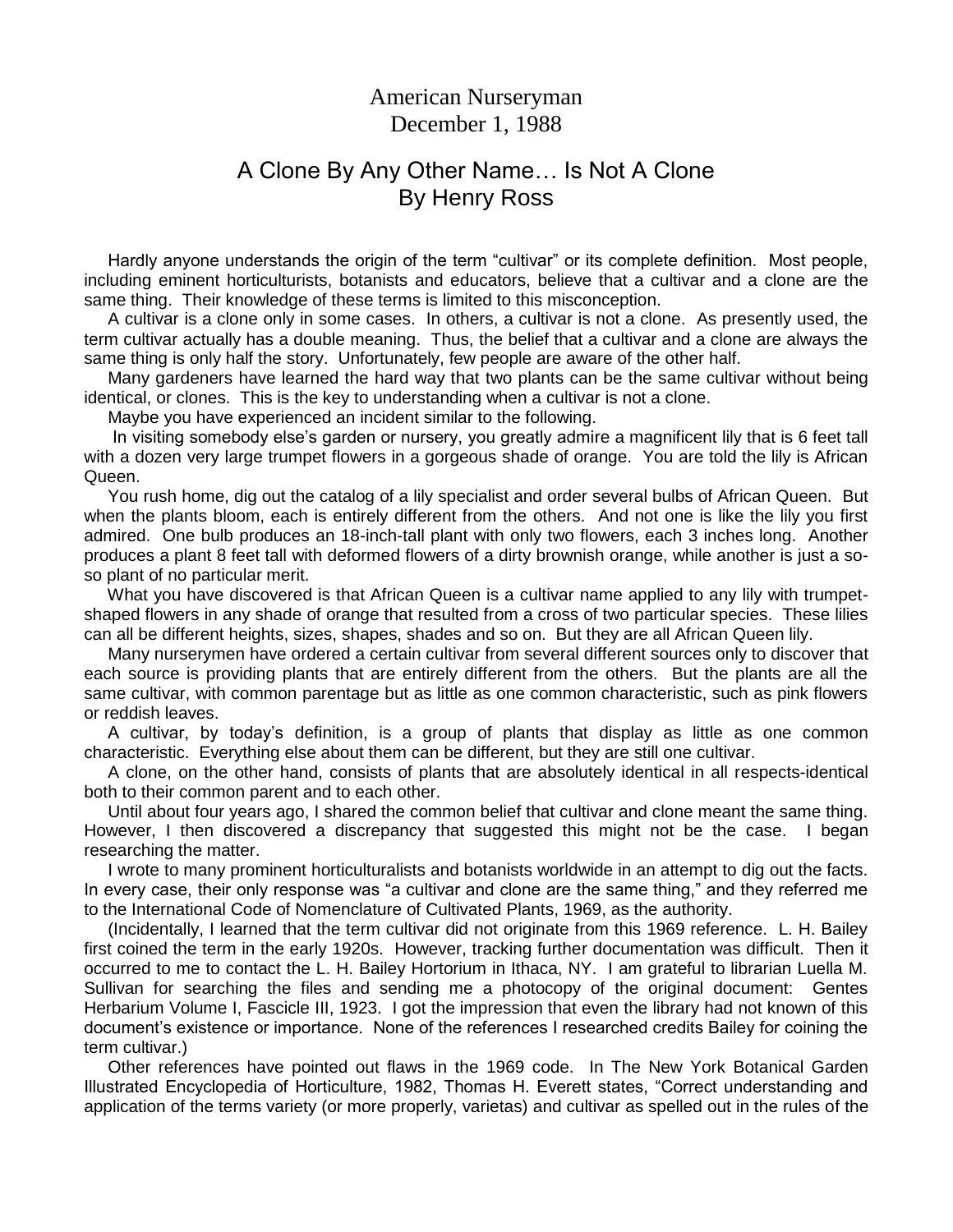International Code calls for more technical knowledge about horticultural and botanical nomenclature than the majority of gardeners possess, and misapplications lead to confusion."

(Everett, in my opinion, was the most knowledgeable horticultural writer in this country.)

 Hortus Third defines clone as "a horticultural rather than a taxonomic term." By taxonomic, the authors mean botanical. This may well explain why botanists loathe using the term clone.

 The volume of Gentes Herbarum cited above first lists the term cultivar at the bottom of page 113. Nowhere in this document does Bailey mention clone, which I suspect was because the term was either unknown or at least not understood at that time.

 A careful review of this extremely complicated document revealed that Bailey refers to cultivars as "groups or races of plants" that had originated and persisted under cultivation and did not exist I the wild. These groups are obviously not clones as he never suggested that these plants were identical in all respects.

 For example, he listed *Tulipa gesneriana* variety Darwinia as a cultivar. He described the Darwin tulips as "a tall and late-blooming race with large leaves, flowers usually self-colored (parti-colored in the Rembrandt strains), in deep red, crimson and purple, the perianth little spreading, usually remaining cut-shaped and deep."

 Bailey obviously applies the "cultivar" name Darwinia to a group of plants that are all different from one another except for the common characteristics he lists: tall, late-blooming, large leaves and so on.

 The well-known and numerous Darwin clones are all within the one "cultivar," Darwinia. How then, can people maintain that cultivars and clones mean the same thing?

 In the interest of further exploring the differences between clone and cultivar, I have extracted and condensed portions from the very long and complicated International Code of Nomenclature. These extracts are printed in italic type. My comments accompany each extract, printed in Roman type both within the extracts and following them.

 • Preface, page 7. The concept of cultivar class is introduced to cover the taxonomic unit (a clone) or assemblage of taxonomic units (a group of similar but not identical clones) within which cultivar, [or] variety, names may not be duplicated.

 • Article 10, page 12. The international term cultivar denotes an assemblage of cultivated plants, which is clearly distinguished by any characters…morphological, physiological, cytological, chemical or others…and which, when reproduced…sexually or asexually…retains its distinguishing characters.

 This statement does not say that the plants must be identical in all respects. It merely states that the plants must have at least one thing in common, such as parentage, flower color, or anything else one may choose to base the cultivar name on. Clearly this applies to a group of similar plants – not a group of individuals that are identical in all respects, or a clone.

 • Article 10, Note 1. Mode of origin is irrelevant when considering whether two populations belong to the same or to different cultivars. Examples: Carnation 'William Sim' produces color mutants, which by further mutation and back mutation give rise to indistinguishable color variants of diverse origin. All indistinguishable color variants, irrespective of their origin, are treated as one cultivar.

 The tobaccos described as MacNair 30 and N. C. 2326 constitute only one cultivar since, though they derived their resistance to Phytophthora nicotianae parasitica from different species, they cannot be distinguished by their present characters.

 Obviously the above description of cultivars does not apply to clones, in which the individual plants are absolutely identical in all respects.

 • Article 11, section a, page 13. Cultivars differ in their modes of reproduction. The following are categories that can be distinguished.

 A cultivar consisting of one clone or several closely similar (but not identical) clones. A clone is a genetically uniform assemblage of individuals…which may be chimeral in nature…derived originally from a single individual by asexual propagation, for example by cuttings, divisions, grafts or obligate apomixis. Individuals propagated from a distinguishable bud-mutation form a cultivar (here again, they mean a clone) distinct from the parent plant. (If a plant within a clone group has a sport or mutation, then it is a different clone. The plant would still be the same "cultivar" under the code's definition.)

 This is the only point in the entire document in which the authors make a separate reference to the word clone. They make a fatal flaw, however, by never mentioning the term again. Throughout the rest